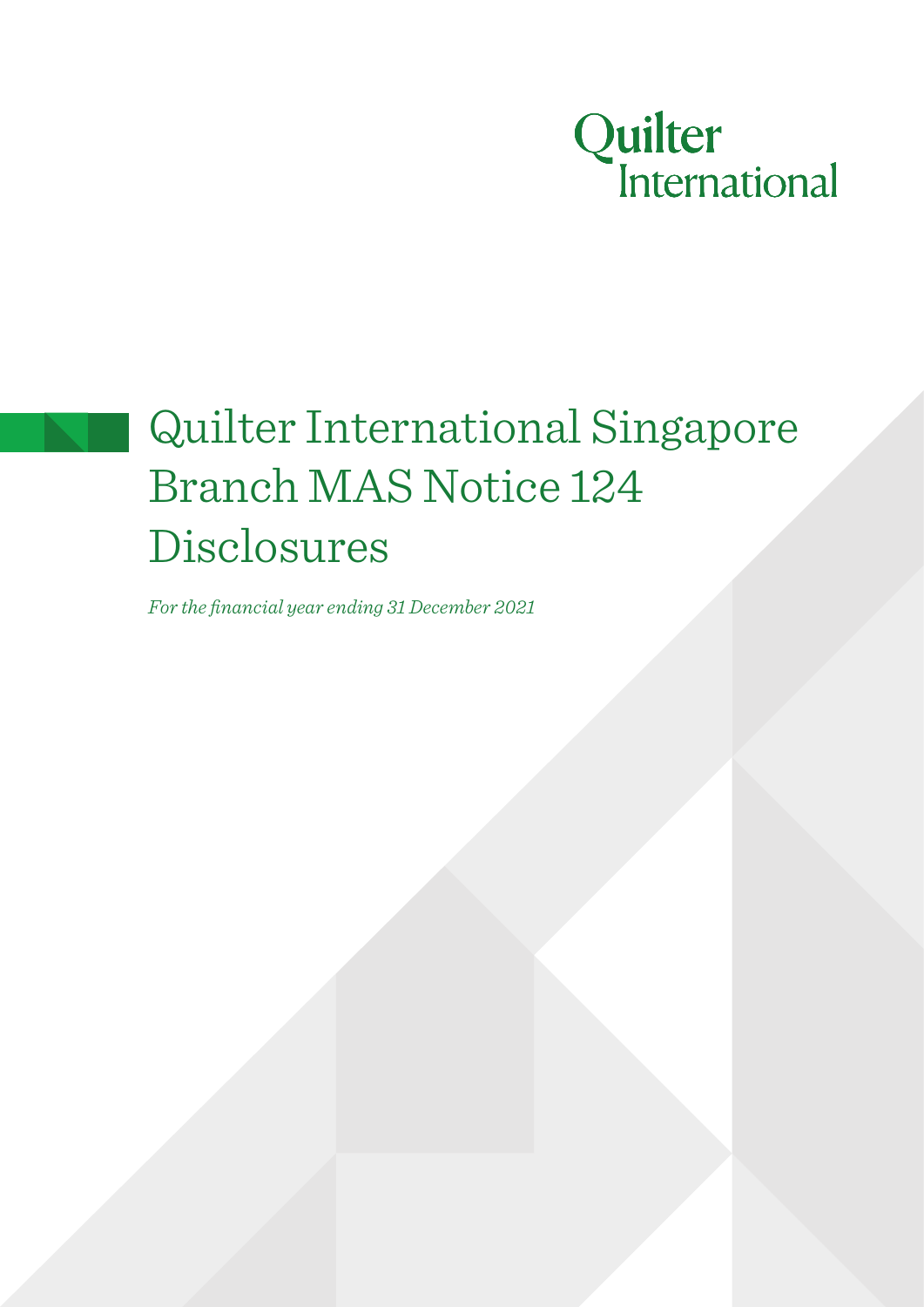# *1. Introduction*

The Monetary Authority of Singapore (MAS) requires certain disclosures to be made which enable market participants to assess information on a business's risk profile, performance and capital and risk management procedures. This document is designed to provide these disclosures and applies to Quilter International Isle of Man Limited Singapore Branch.

The information in this disclosure relates to the year ending 31 December 2021.

*1.1* Corporate structure

Quilter International Isle of Man Limited is the Isle of Man based arm of Quilter International, providing innovative, market-leading medium and long-term investment products tailored for local markets.

Quilter International Isle of Man Limited Singapore Branch is a branch of Quilter International Isle of Man Limited, and is authorised by the Monetary Authority of Singapore to conduct life assurance business in Singapore.

On 30 November 2021, Quilter International became part of Utmost International, the international life assurance business of the Utmost Group. This followed the announcement of the achievement of the necessary regulatory approvals relating to the acquisition on 12 November 2021. This means that Quilter International is no longer a Quilter plc company.

Quilter International Isle of Man Limited (the Company) has a long heritage in the Isle of Man, and has built an enviable reputation for technical excellence, both locally and internationally. It is one of the largest employers in the Isle of Man and is a major force in the international market place.

Quilter International Isle of Man Limited Singapore Branch (the Branch) was granted a life insurance licence in Singapore in June 2008.

The Branch provides its products primarily through Financial Advisory firms and does not provide products directly to the policyholder.

*1.2* Utmost Group acquisition of Quilter International

Utmost Group acquired Quilter International on 30 November 2021 and the business has become part of Utmost International, the international life assurance division of the Utmost Group.

Utmost International provides international life assurance to affluent, high-net-worth and ultra-high-net-worth individuals through Utmost Wealth Solutions, and group risk and savings solutions to multi-national corporates through Utmost Corporate Solutions.

Utmost Wealth Solutions is a leader in the international life assurance market, with c. £54bn of assets under administration (as at 30 September 2021).

*1.3* Description of key products

The Branch offers a range of single premium, whole of life, investment linked life insurance products, which include a variety of charging structures that can be chosen by the customer at outset.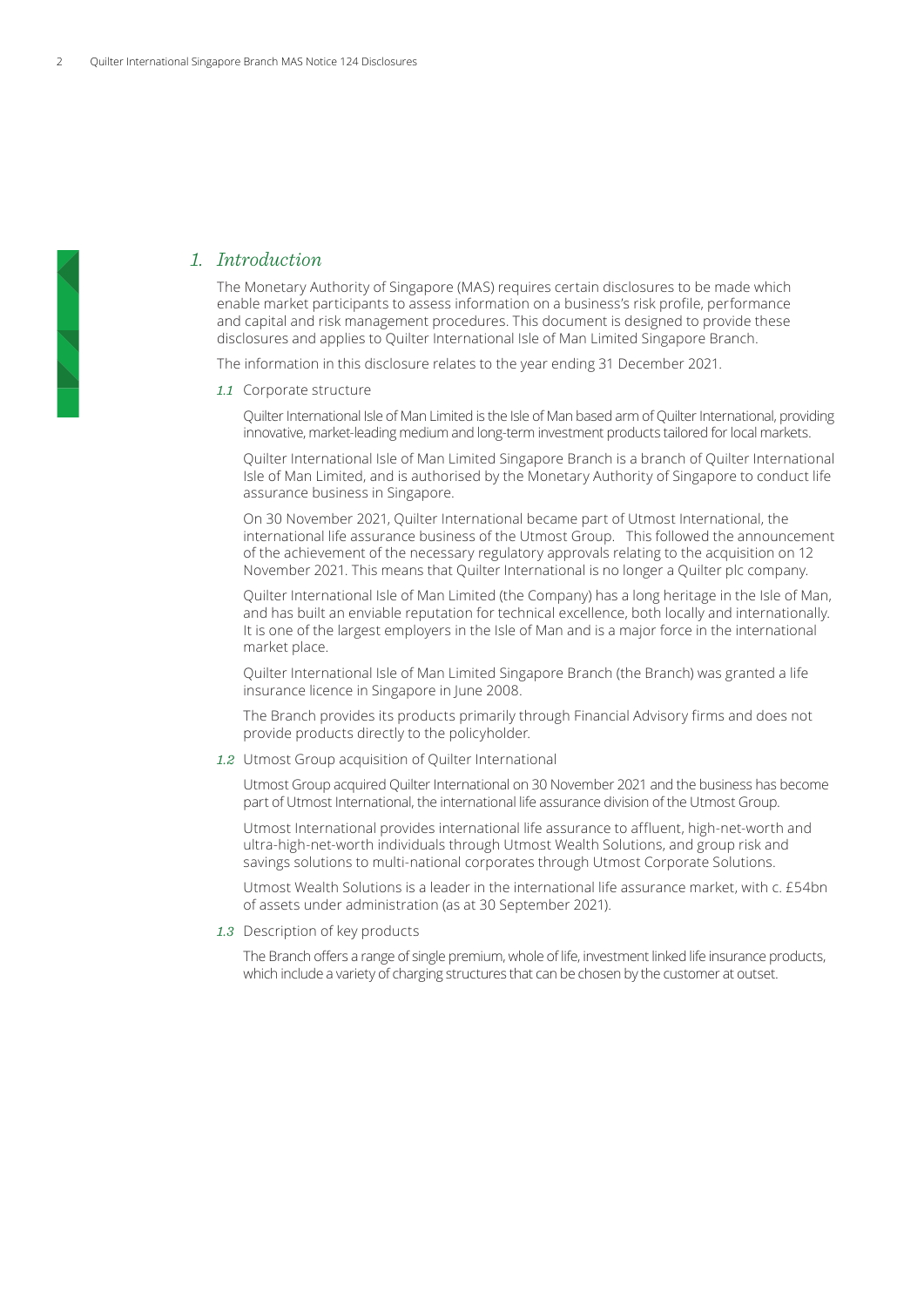#### *1.4* Objective and strategies

Utmost Group provides insurance and savings solutions which assist our clients in securing their financial futures. Our mission is to build a brighter future for our clients by preserving their wealth.

Our Group was founded on the belief that all stakeholders are better served as part of an active and growing franchise. The provision of good customer outcomes remains front and centre of our strategy.

Utmost Group operates in attractive markets in the UK and International insurance industry. The Group has a significant opportunity to continue its growth through new business and further acquisitions.

# *2. Corporate Governance*

The Branch is an extension of the operations of Quilter International Isle of Man Limited, and all risk management objectives and policies for managing risks are set by the Company. Accordingly, the Board of Directors of the Company (the Board) has overall responsibility for the establishment and oversight of the Branch's risk management framework, and this is aligned with the framework adopted by the Company. Management of the Branch are responsible for the execution of the risk management policies.

#### *2.1* Group Decision Making Framework

The Utmost Group Corporate Governance Manual sets out the high-level governance arrangements including delegations of authority, policy, and decision-making arrangements within the Group. The Utmost Group Limited (UGL) Board is responsible for promoting the long-term success of the Utmost Group, in particular, for setting the Group's strategic aims, monitoring management's performance against those strategic aims, setting the Group's risk appetite, ensuring the Group is adequately resourced and ensuring that effective controls are in place. The UGL Board also sets the values and supports the culture of the Group.

The governance model is designed to promote transparency, accountability, and consistency through the clear identification of roles, the separation of business management and governance and control structures, and by tracking performance against accountabilities. Oversight of the business is provided through the three lines of defence model:

#### *2.1.1* The First Line of Defence

The operational structures (risk owners) are the first line of defence. The risk owners are ultimately responsible for risks concerning their area and to define and update the actions needed to make their risk management processes effective and efficient. They control the activity of the risk takers, who deal directly with the market and the internal and external parties and who define activities and programs from which risks may arise. The risk management initiatives defined by the risk owners address the way risk takers undertake risks. In addition, there are a number of support units (e.g. Actuarial) and oversight committees (risk observers) responsible for constantly monitoring specific risk categories, in order to measure and analyse them and to identity risk mitigation actions to the risk owners;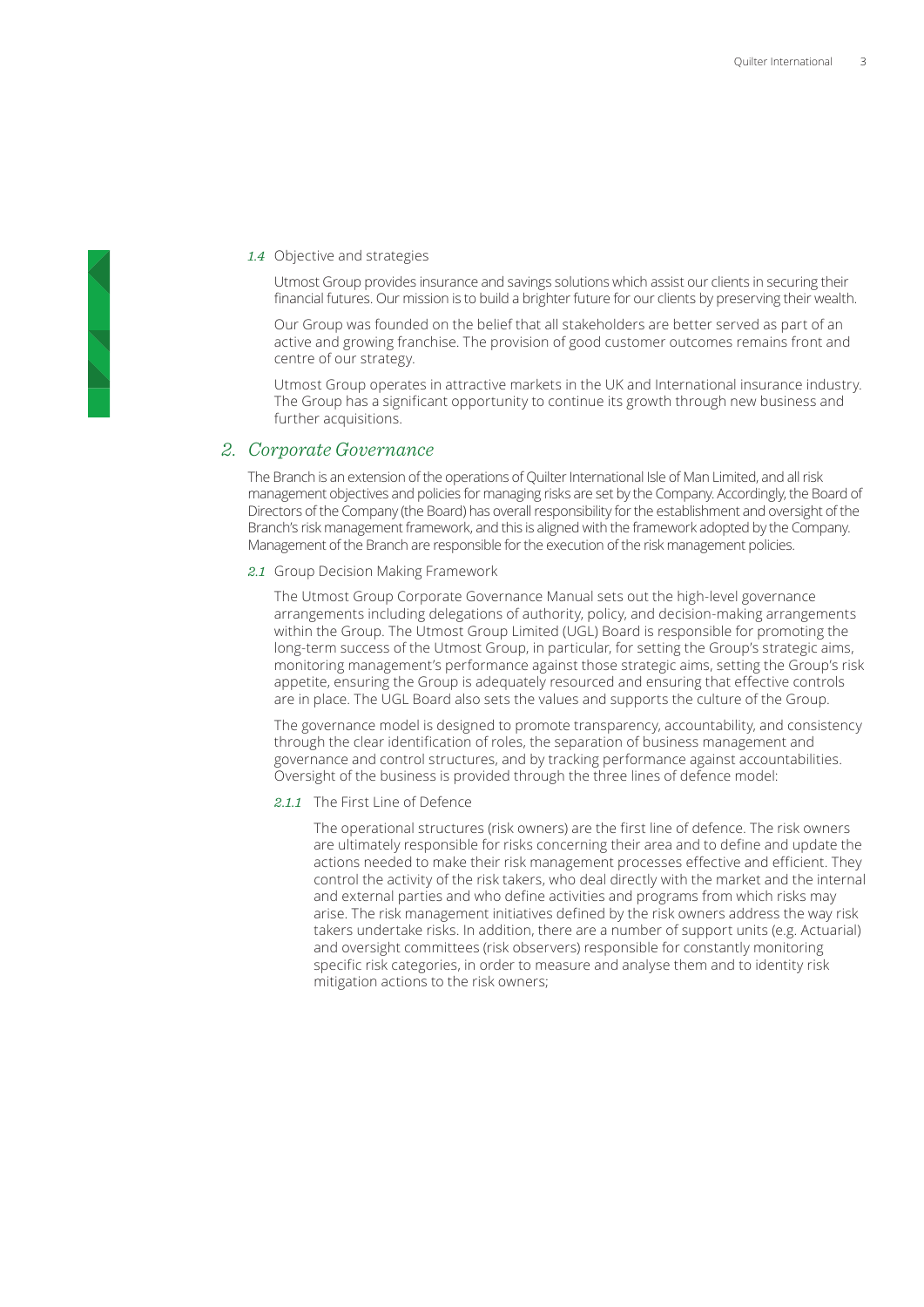#### *2.1.2* The Second Line of Defence

The Risk Management, Legal & Compliance and elements of the Actuarial Function represent the Second Line of Defence. The Risk Management Function oversees the whole Risk Management System ensuring its effectiveness. It supports the Board and ExCo in defining the Risk Strategy and in the development of the methodologies to identify, take, assess, monitor, and report risks. It also supports the operating units implementing and adopting the relevant policies and guidelines. The Legal & Compliance Function is in charge of evaluating whether the internal processes are adequate to mitigate compliance risk. The Actuarial Function, through the Appointed Actuary, challenges the contents and assumptions of the ORSA and provides an assessment on the appropriateness of the ORSA; and

#### *2.1.3* The Third Line of Defence

Internal Audit is the Third Line of Defence. Internal Audit is responsible for independently evaluating the effectiveness of the Risk Management Governance and Control Framework and for confirming the operational effectiveness of the controls. It should be noted that External Audit is also classified as the Third Line of Defence.

# *3. Enterprise Risk Framework*

The Branch has adopted the Company's Enterprise Risk Management Policy as set by Group. The purpose of the policy is to establish the key principles and minimum requirements for establishing an effective risk management system, to identify, measure, monitor, manage and report, on a continuous basis the risks, at an individual and aggregated level, to which the Group could be exposed.

The risk appetite framework encompasses elements that consider the Group's capacity for risk in the context of pursuing its strategic objectives and managing its regulatory Solvency Capital Requirements ("SCR") and sets its risk appetite accordingly. The Group Risk Appetite Statement provides the boundaries and principles for how it expects the operating business entities to manage risk. It is cascaded to the operating business entities through the Group's Enterprise Risk Management Framework.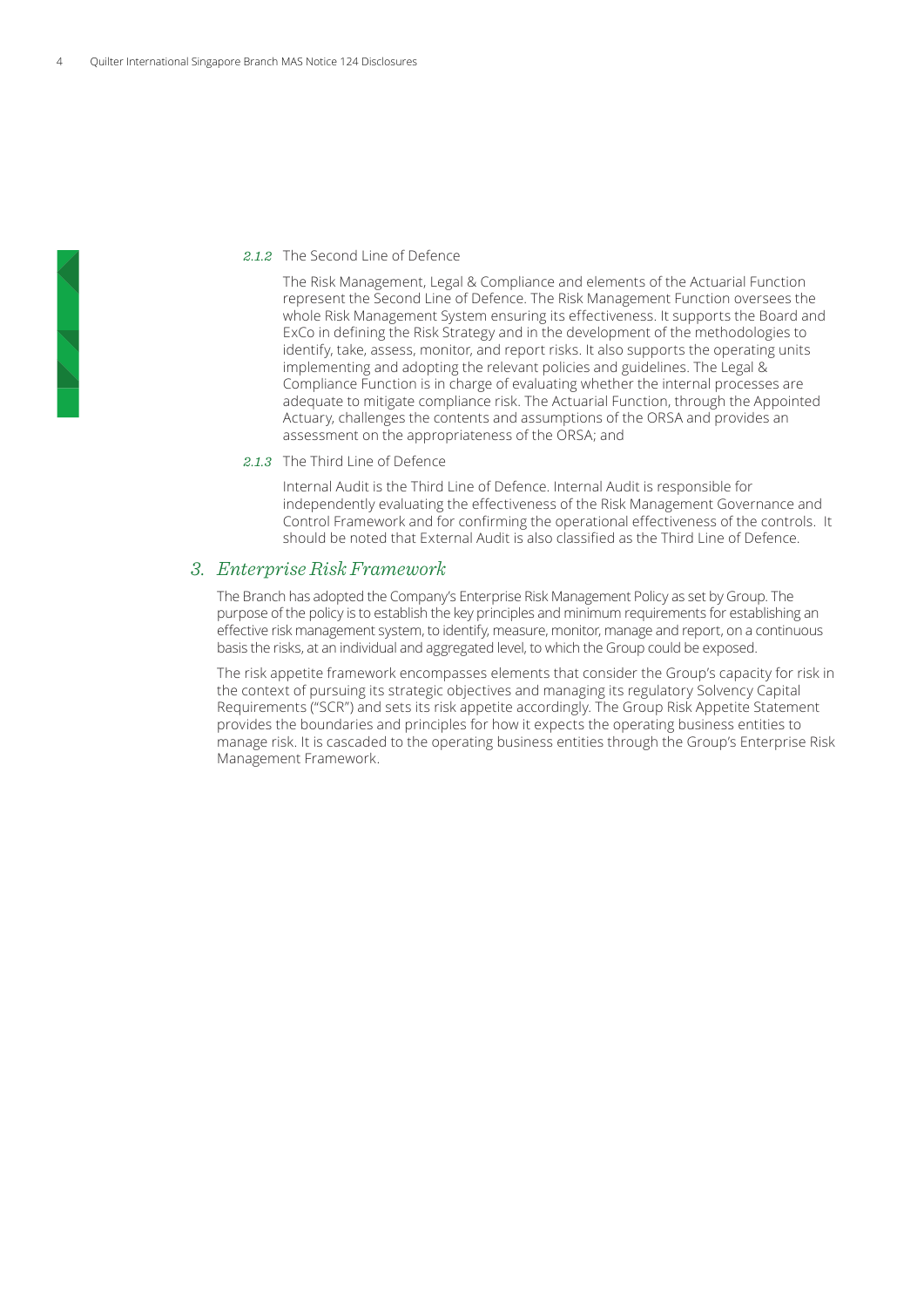# *4. Asset liability management*

#### *4.1* Assets

The Branch's assets are valued at market value.

#### *4.2* Liabilities

The Branch calculates the value of policy liabilities on an individual policy basis.

The policy liabilities consist of two components:

#### *4.2.1* The unit reserve

The unit reserve is equal to the number of units allocated to the policy, multiplied by the appropriate unit price at the valuation date. At the valuation date, a deduction is made from the value of the unit reserve to reflect the value of charges that have been incurred but not yet deducted from the value of the policy.

### *4.2.2* The non-unit reserve

In the event that expected future policy level non-unit expenses exceed future policy level non-unit income in any year, a reserve is held to cover this excess. The amount held for this reserve at the valuation date allows for interest that is expected to be earned on the amount up until the date the payment is expected to be made.

The Branch does not invest Branch assets in equity or property, or related collective investments, except where the exposure arises due to mismatches between unitised fund assets and liabilities. These mismatches are permitted, subject to maximum limits, to avoid excessive dealing costs. These exposures are not material.

#### *4.3* Assumptions

The projections to calculate the non-unit reserve are carried out at an individual policy level making allowance for the actual commissions payable and the fee income from the specific charging structure selected. Additionally, a number of assumptions are required.

#### *4.3.1* Mortality

An assumption is made about the expected mortality of policyholders. This assumption is based on reinsurer's rates or industry experience as appropriate.

#### *4.3.2* Lapse rates

An assumption is made about the proportion of policies that will lapse in each policy year. This assumption is based on recent global experience within the Company.

In addition, an assumption is set for the expected rate of future partial withdrawals.

#### *4.3.3* Expenses

An assumption is made about the level of annual per policy expenses. This is set based on recent experience.

In addition, an assumption is made about the level of future inflation impacting these expenses. This assumption is set with reference to future inflation expectations implied by differences between conventional and index-linked bond yields.

#### *4.3.4* Investment returns (unit growth rate)

An assumption is made about the expected future growth rate of unit prices. This assumption is set in relation to United Kingdom swap rates.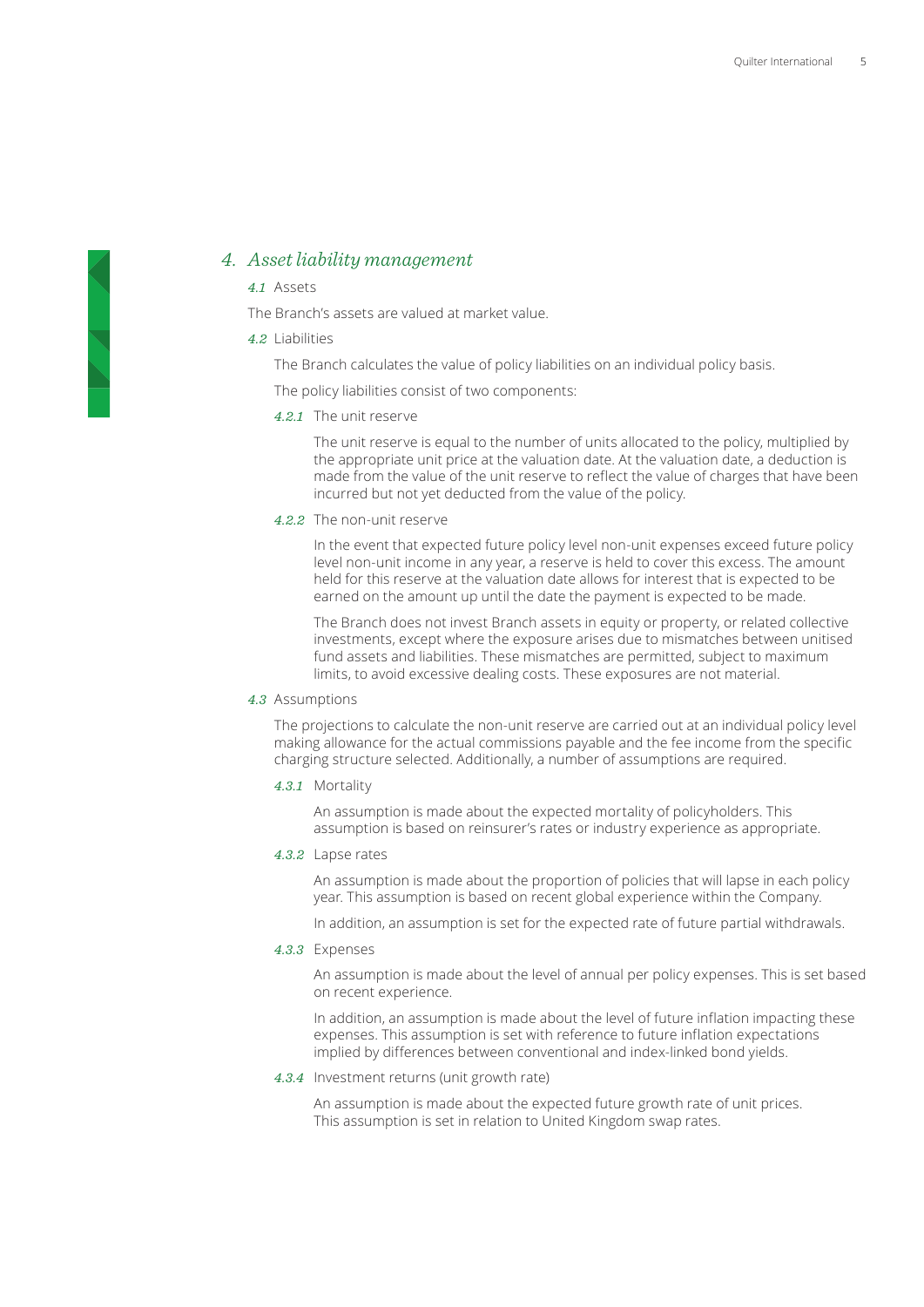#### *4.3.5* Risk-free discount rate

An assumption is made about the discount rate to apply to future non-unit cash flows in order to calculate the non-unit policy liability. This rate is set with reference to the market yield on United Kingdom government bonds.

#### *4.3.6* Allowance for prudence

Certain assumptions used to calculate the policy level liabilities include an allowance for prudence which partially mitigates against the risk that future experience may be worse than expected.

The key assumptions that include this allowance for prudence are:

- Mortality
- Expenses and expense inflation
- Lapse rates and partial withdrawal rates

# *5. Risk Exposures*

Utmost International regularly assesses its risk exposures.

Most of the material risk exposures that are relevant to the Branch are exposures within the Company. In addition, some operational risks are specific to the Branch.

The main risks inherent to the operations of the Branch and the Company are included below:

#### *5.1* Market Risk

Market risk is defined as the risk that a change in the value of or income from any asset is not matched by an equal change in the value of the related liability. Market risk arises from fluctuations in equity prices, property prices, interest rates and foreign exchange rates, where assets and liabilities are not precisely matched.

Utmost Group has established an Investment and Market Risk policy which sets out the market risk management governance framework, permitted and prohibited market risk exposures, maximum limits on market risk exposures, management information and stress testing requirements.

*5.1.1* Equity and property price risk

In accordance with the Investment and Market Risk policy, the Branch does not invest Branch assets in equity or property, or related collective investments, except where the exposure arises due to mismatches between unitised fund assets and liabilities. These mismatches are permitted, subject to maximum limits, to avoid excessive dealing costs, and are not material.

A change in the value of equities and property would affect the value of investments in associated unit linked funds, resulting in a change in the value of fund-based revenues received by the Branch.

*5.1.2* Interest Rate Risk

Interest rate risk arises primarily from investment in fixed-income securities, which are exposed to fluctuations in interest rates.

A rise in interest rates would also cause an immediate fall in the value of investments in fixed-income securities within unit-linked funds, resulting in a short-term fall in fund-based revenues.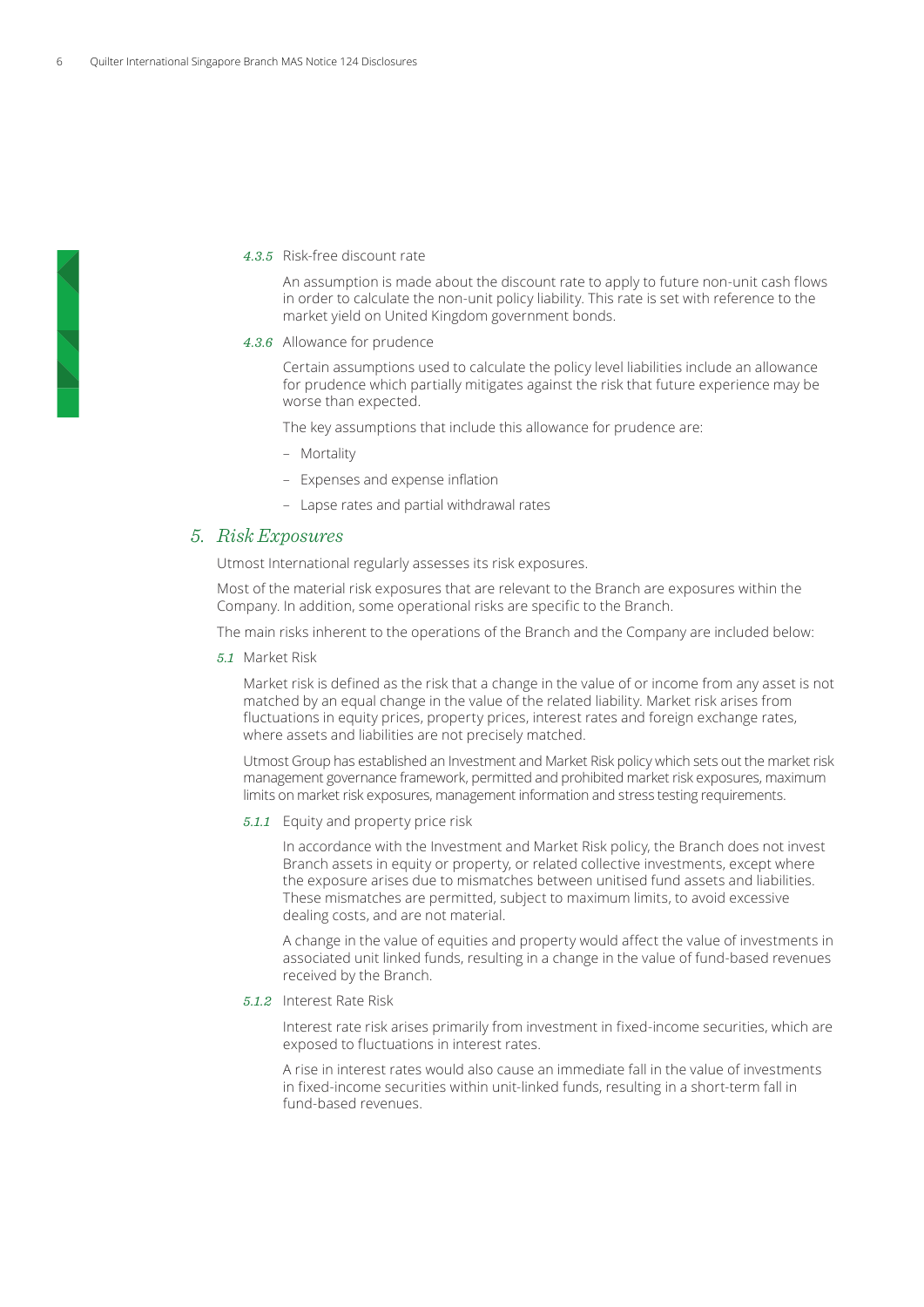### *5.1.3* Foreign Currency Risk

Foreign currency risk arises where a liability in one currency is not exactly matched by an asset in the same currency. It is the policy of the Branch to minimise the exposure to material foreign currency risks.

Policy charges are defined in Great British Pounds (GBP) and are converted to the local currency at the prevailing rate. As the charges are defined in the same currency as the majority of wider company expenses the currency risk to the Branch is reduced.

All policyholder requested foreign currency exchange transactions are matched.

#### *5.1.4* Credit Risk

Credit risk is the risk that a company is exposed to a loss if another party fails to meet its financial obligations to that company, including failing to meet them in a timely manner.

Utmost Group maintains a Credit and Liquidity Risk policy which sets out restrictions on the permitted financial transactions with counterparties to control and monitor the level of credit risk to which the company is exposed.

Credit risk is controlled by:

- Setting minimum credit rating requirements for counterparties.
- Setting limits for individual counterparties and counterparties concentrations.
- Reviewing limits annually and monitoring exposures regularly; and
- Counterparty due diligence and ongoing monitoring.

Legal contracts are maintained where the Branch or Company enters into credit transactions with a counterparty.

The credit risk exposures of the Branch and the Company are monitored regularly to ensure that counterparties remain creditworthy and to ensure that concentrations of exposure are kept within accepted limits.

The Branch has no significant concentrations of credit risk exposure.

*5.1.5* Liquidity Risk

Liquidity risk is the risk that a company, although solvent, does not have available sufficient financial resources to enable it to meet its obligations as they fall due, or can secure them only at excessive cost. The Utmost Group maintains a Credit and Liquidity Risk Policy, which sets out the practices that each company must perform to manage exposure to liquidity risk. In addition, each company within the Group has a documented contingency funding plan.

*5.1.6* Insurance Risk

Insurance risk arises through exposure to unfavourable claims experience on life assurance, critical illness and other protection business and exposure to unfavourable operating experience in respect of factors such as persistency levels and management expenses.

Utmost Group maintains an Insurance Risk policy which sets out the practices which are used to manage insurance risk, management information and stress testing requirements.

The insurance risk profile and experience are closely monitored to ensure that the exposure remains within accepted limits.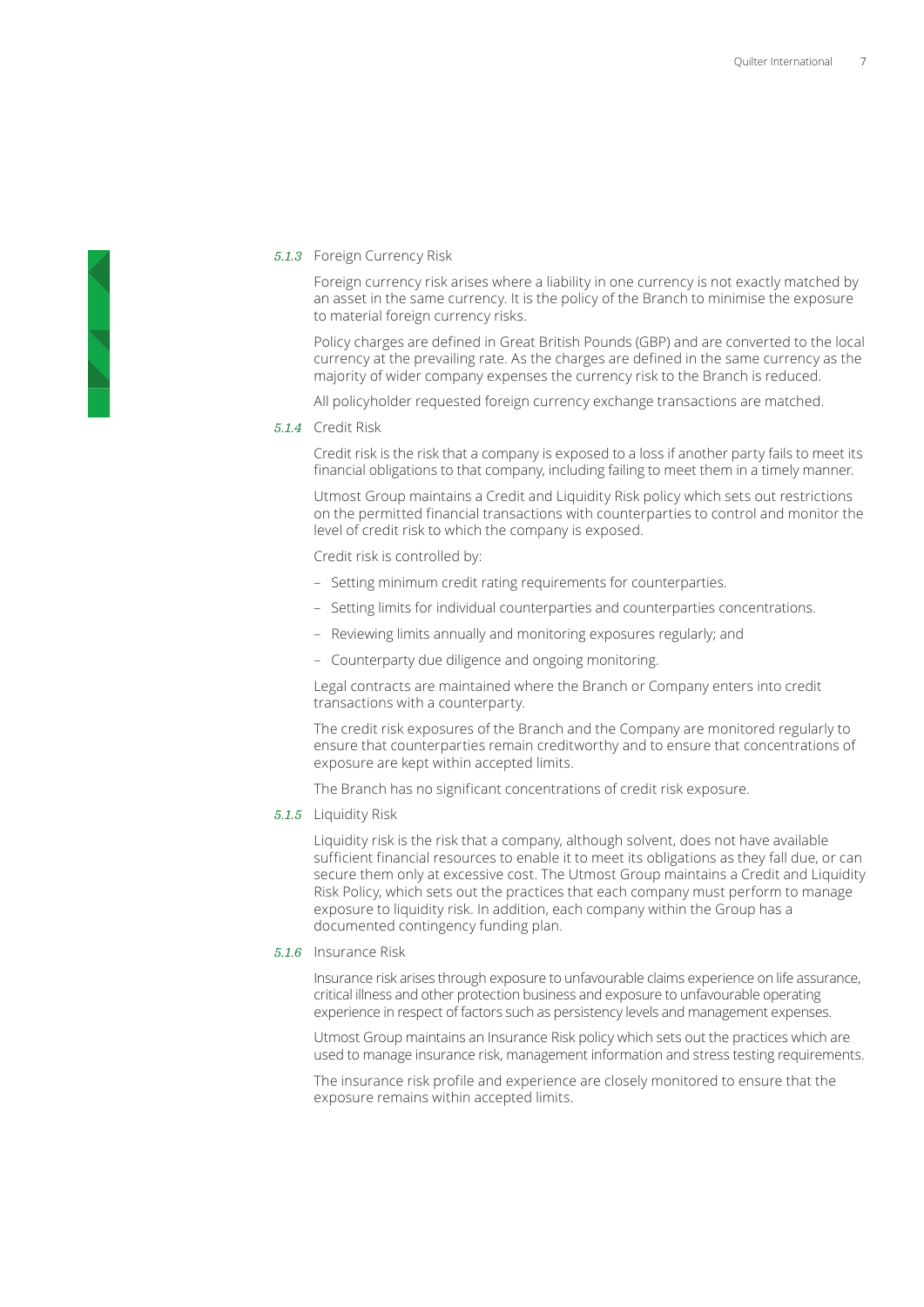#### *5.1.7* Mortality Risk

Mortality risk is the risk that death claims are higher than expected within the company's pricing assumptions. Possible causes are unexpected epidemics of new diseases and widespread changes in lifestyle such as eating, smoking and exercise habits. For contracts where survival is the insured risk, the most significant factor is continued improvement in medical science and social conditions that increase longevity.

The Company manages mortality risks through its Insurance Policy and external reinsurance arrangements where its policy is to retain certain types of insurance risks within specified maximum single event loss limits. Exposures above accepted limits are transferred to reinsurance counterparties.

#### *5.1.8* Persistency Risk

Persistency risk is the risk that a policyholder surrenders, transfers or ceases premium payments for their contracts with the company in a volume that has not been expected within the pricing assumptions thereby leading to a reduction in financial profit.

Most contracts can be surrendered before maturity for a cash surrender value. For insurance business, the surrender value is never more than the current reported value of the contract liability.

Persistency statistics are monitored monthly. Actions may be undertaken as a result of higher than expected lapse rates and significant emerging trends. A detailed persistency analysis at a product level is carried out on an annual basis.

#### *5.1.9* Expense Risk

Expense risk is the risk that actual expenses exceed expense levels assumed in product pricing. Expense levels are monitored monthly against budgets and forecasts.

#### *5.1.10* Operational Risk

The Group defines operational risk as the risk of adverse business outcomes resulting from inadequate or failed internal processes, personnel, and systems, or from external events (other than financial or business environment risks).

Operational risk includes all risks resulting from operational activities, excluding risks already described above and excluding strategic risks and risks resulting from being part of a wider group of companies.

Operational risk includes the effects of failure of the administration processes, underwriting process, IT maintenance and development processes, investment processes (including settlements with fund managers, fund pricing and matching & dealing), product development and management processes, legal risks (e.g., inadequate legal contracts with third parties), risks relating to the relationship with third party suppliers and the consequences of financial crime and business interruption events.

In accordance with the Group's policies, the Company's management has primary responsibility for the identification, management and monitoring of risks, and escalation and reporting on issues to executive management and group management.

The Company's executive management has responsibility for implementing the Group's risk management methodologies and framework and the development and implementation of action plans to manage risk levels within acceptable tolerances and resolve issues.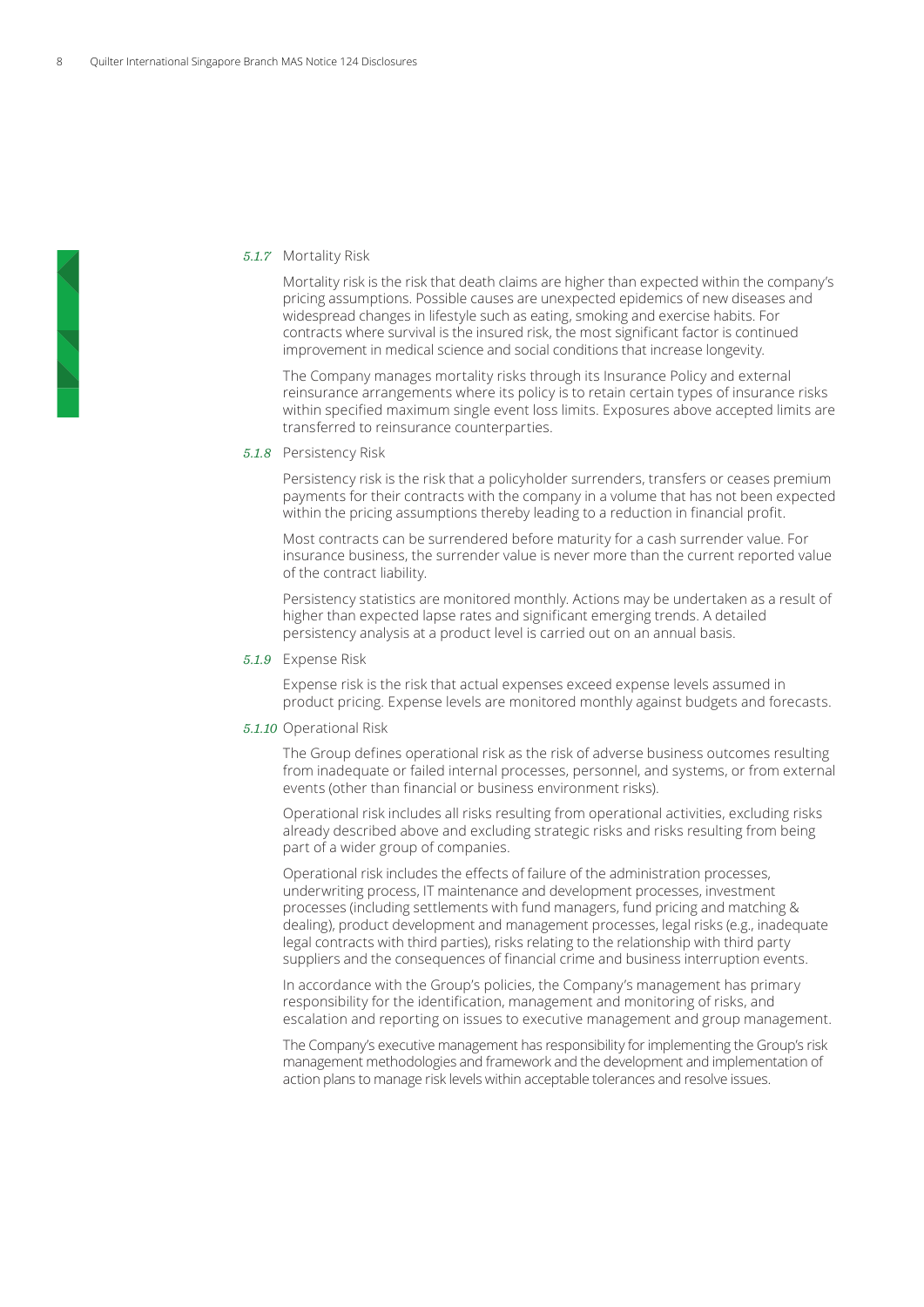#### *5.1.11* Group Risk

Group risk refers to the risk that the Branch is negatively impacted by events taking place or decisions made elsewhere in the corporate group, for example: due to reputational damage by association; group failure leading to disruption to services supplied by the Group; or decisions made by the Group adversely impacting the Company or Branch.

The Branch is exposed to Group risk due to being part of a group of companies.

The mandatory adoption throughout the Group of its risk management policies and processes seeks to minimise the level of group risk.

*5.2* Risk and Capital Management

#### *5.2.1* Risk Management

Utmost International regularly assesses its risk exposures.

Market and insurance risks are assessed through stress tests applied to business plan financial projections by varying assumptions about future experience.

Operational risks are assessed using scenario-based risk assessments, constructed using expert judgment and supplemented by review of the risk control processes in place; internal and external event data; key risk indicators; and internal and external audit opinions.

Credit risks are assessed by determining the financial exposure to material counterparties and the likelihood of default.

Realised risk events are recorded and escalated in line with internal guidelines to ensure management have timely and accurate information about the risk profile of the Company. The Branch has implemented and benefits from the risk management framework and systems adopted by the Company.

## *5.2.2* Capital Management

Utmost International and the Branch adhere to the Group's Capital Management policy which sets out the key considerations and restrictions with regard to the amount of capital that is retained by the Company.

In addition, the Branch is registered with the Monetary Authority of Singapore and is subject to the local regulatory requirement to calculate the Fund Solvency Requirement (FSR) and Capital Adequacy Requirement (CAR), which sets out the minimum level of capital that the Branch must hold in addition to reserves held to cover policyholder obligations.

As a standard regulatory minimum, a company must hold at least 120% of the calculated FSR and CAR and it is the policy of the Branch to hold capital in excess of this amount. The Capital Adequacy Requirement (CAR) ratio for the Branch on 31 December 2021 was 580%, and at 31 December 2020 the ratio was 535%.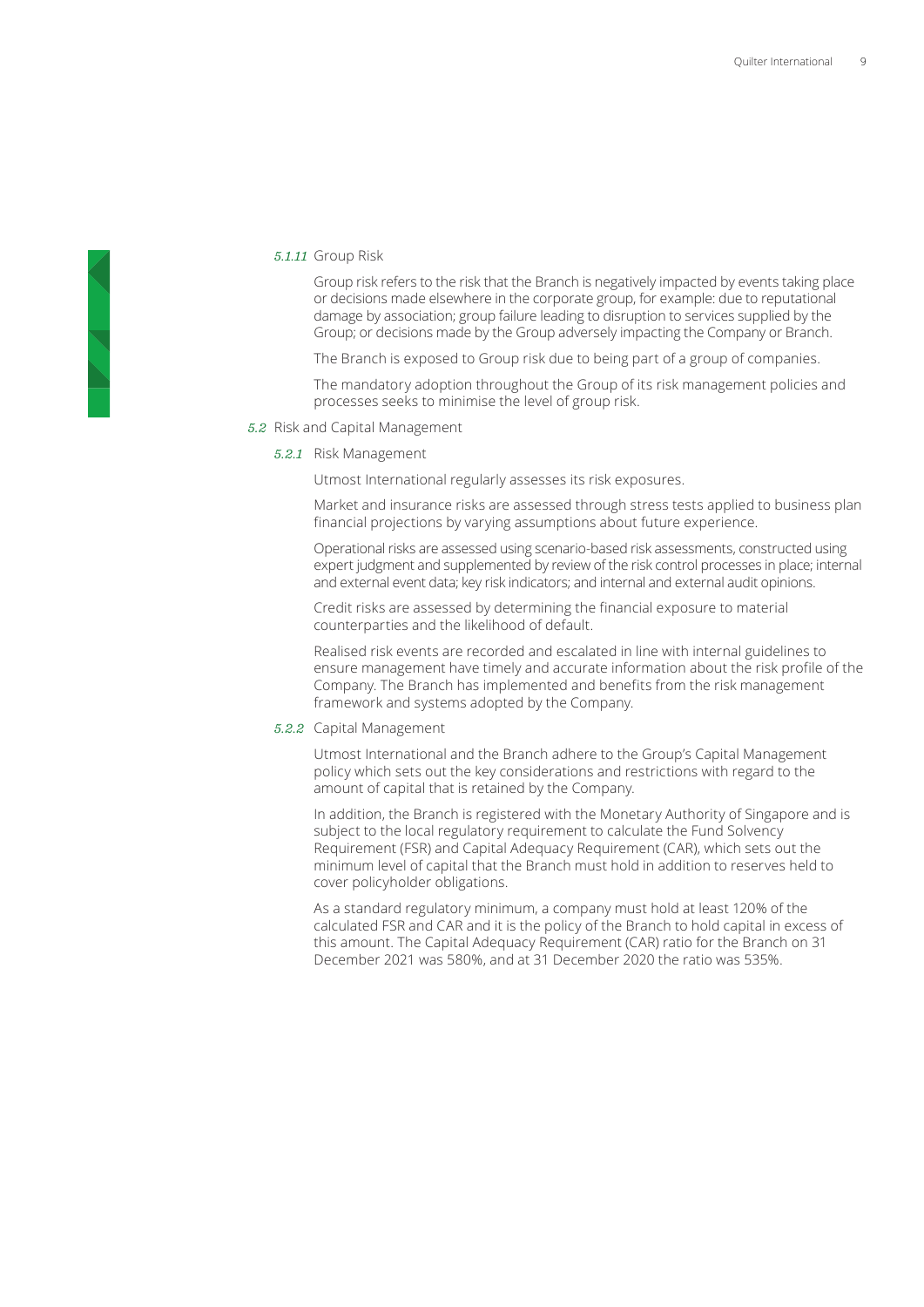# *6. Financial Instruments and Investments*

Subject to eligibility, policyholders are able to invest in a wide range of approved assets within the products offered by the Branch, including:

- Offshore or mutual funds agreed by the Company,
- Stocks and shares or fixed interest securities quoted on recognised stock exchanges,
- Bonds and multi-currency deposits,
- Alternative investments for example hedge funds, structured notes, and exchange traded funds.

Financial instruments and investments are managed by relevant third parties who have overall responsibility for setting the investment mandate and objectives.

Branch assets held to cover the non-unit liabilities and capital requirements are held as cash and bank deposits and are managed in line with the Group's market risk and credit risk policies, which set maximum market and counterparty exposures for the investment of these assets.

The majority of investment revenue received by the Branch over the year is attributable to policyholder investments and is reflected in the change in value of these investments accordingly. The investment return on assets held by the Branch is linked to the rate of return achieved on cash deposits.

# *7. Financial Performance*

*7.1* Financial Information

Financial information on the Branch will be made available on the Monetary Authority of Singapore website:

#### *www.mas.gov.sg/Statistics/Insurance-Statistics/Insurance-Company-Returns*

*7.2* Claims Development

Regular experience monitoring and assumption reviews take place as part of the financial reporting process, based on the experience of the Branch and Company. The results of this experience are built into the pricing of future products.

*7.3* Pricing Adequacy

The Group maintains a product approval policy which sets out the requirements that new product developments should comply with, including the requirement to regularly monitor actual profitability of new products to ensure they meet the minimum standards.

In addition, the ongoing profitability of new business is regularly monitored and reported to the relevant committees, with appropriate action being taken as necessary.